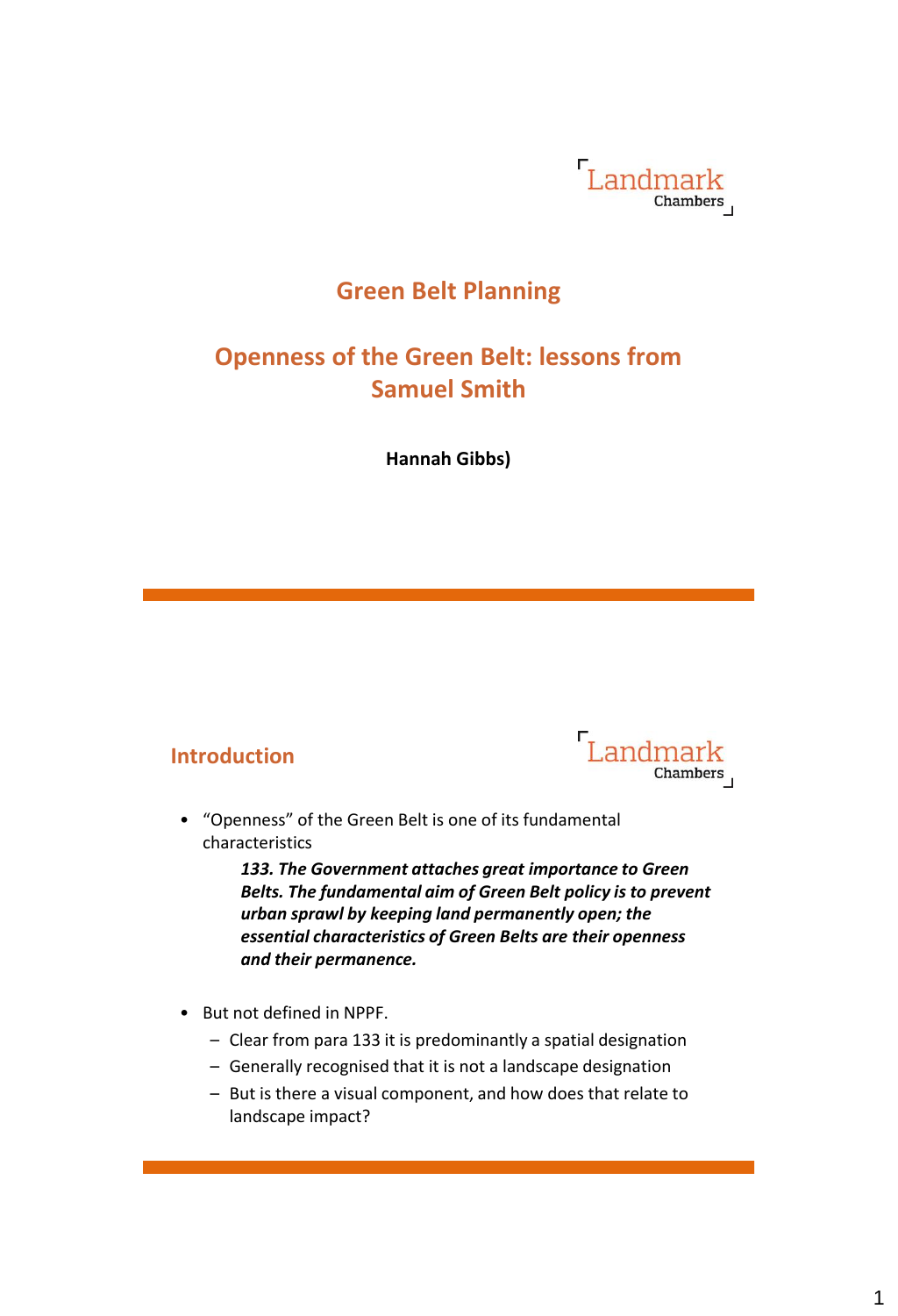



• Decision-taking:

**"144. When considering any planning application, local planning authorities should ensure that substantial weight is given to any harm to the Green Belt. 'Very special circumstances' will not exist unless the potential harm to the Green Belt by reason of inappropriateness, and any other harm resulting from the proposal, is clearly outweighed by other considerations"**

• harm to "openness" can be a vitally important element of the "other harm"

#### **When is openness relevant?**



- **145. A local planning authority should regard the construction of new buildings as inappropriate in the Green Belt. Exceptions to this are:**
- **…**
- **b) the provision of appropriate facilities (in connection with the existing use of land or a change of use) for outdoor sport, outdoor recreation, cemeteries and burial grounds and allotments; as long as the facilities preserve the openness of the Green Belt and do not conflict with the purposes of including land within it;**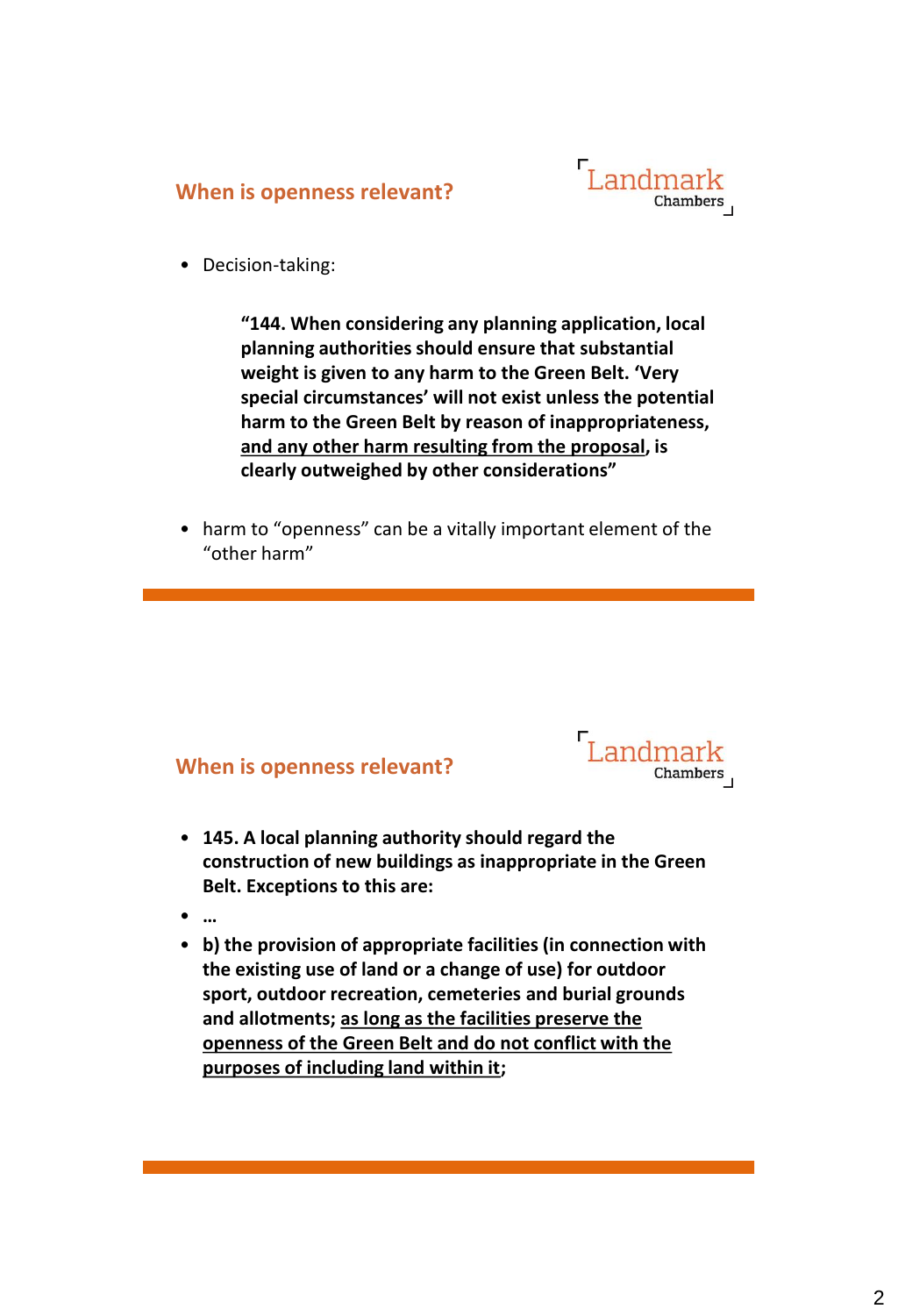

- **g) limited infilling or the partial or complete redevelopment of previously developed land, whether redundant or in continuing use (excluding temporary buildings), which would:**
- **‒ not have a greater impact on the openness of the Green Belt than the existing development; or**
- **‒ not cause substantial harm to the openness of the Green Belt, where the development would re-use previously developed land and contribute to meeting an identified affordable housing need within the area of the local planning authority.**

#### **When is openness relevant?**



- **146. Certain other forms of development are also not inappropriate in the Green Belt provided they preserve its openness and do not conflict with the purposes of including land within it. These are:**
- **a) mineral extraction;**
- **b) engineering operations;**
- **c) local transport infrastructure which can demonstrate a requirement for a Green Belt location;**
- **d) the re-use of buildings provided that the buildings are of permanent and substantial construction;**
- **e) material changes in the use of land (such as changes of use for outdoor sport or recreation, or for cemeteries and burial grounds); and**
- **f) development brought forward under a Community Right to Build Order or Neighbourhood Development Order.**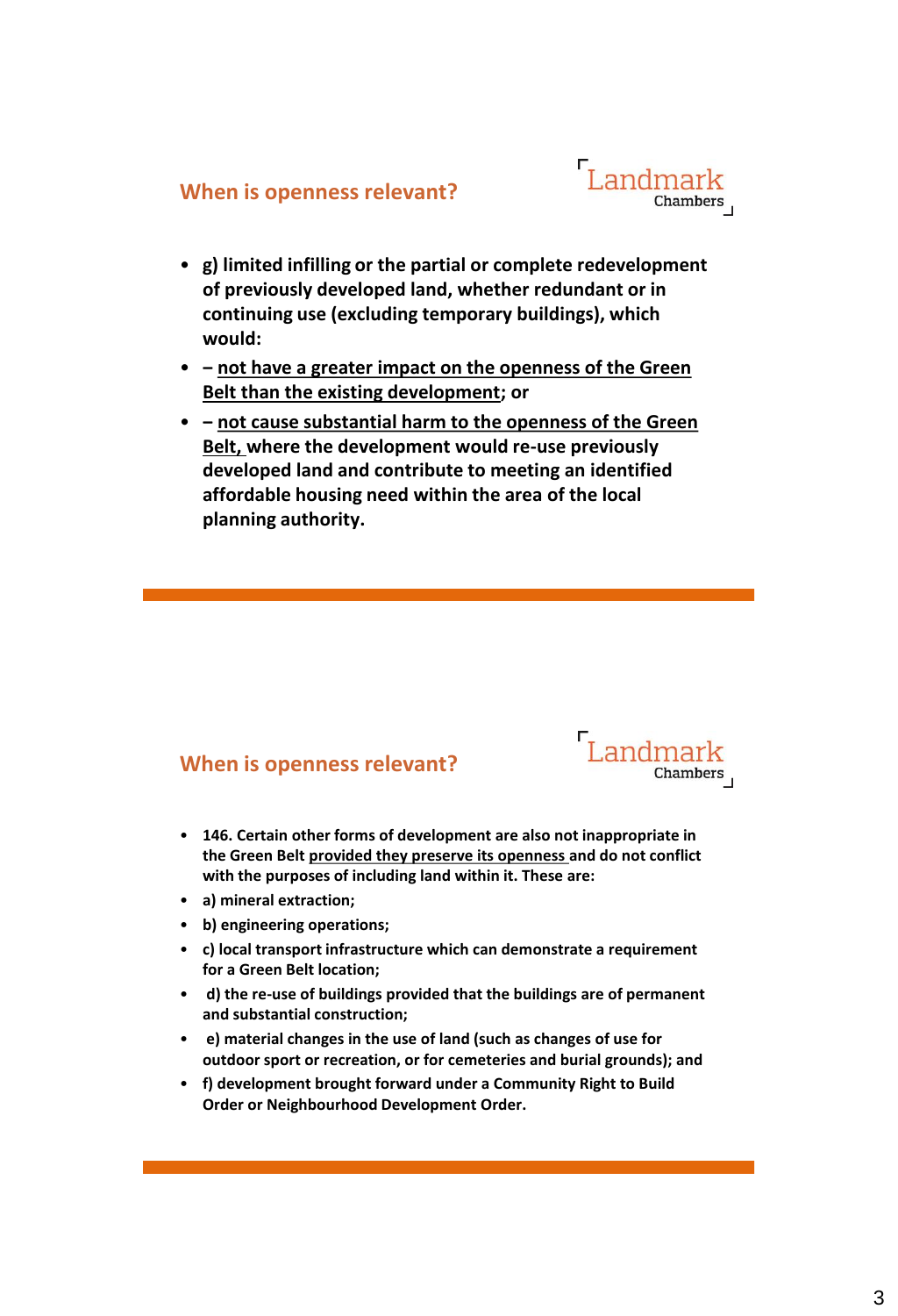## **Openness as the absence of built development: the old orthodoxy**



#### *Timmins v. Gedling Borough Council* **[2014] EWHC 654 (Admin)**

*"[any] construction harms openness quite irrespective of its impact in terms of its obtrusiveness or its aesthetic attractions or qualities"*

#### *BUT ALSO*

*"there is a clear conceptual distinction between openness and visual impact"*

*"it is wrong in principle to arrive at a specific conclusion as to openness by reference to its visual impact"*

These latter sentences called into question in *Turner* and *Sam Smith*

# **The visual dimension of openness:** *Turner v. SSCLG* **[2016] EWCA Civ 466**



- In *Turner*, the Court of Appeal was asked to determine whether an inspector had erred by failing to consider whether the proper construction of "openness of the Green Belt" as used in the sixth bullet point of paragraph 89 in the NPPF meant that the inspector had erred by not adopting a purely volumetric approach
- Claimant contended the Inspector should simply have compared the volume of structures comprising the existing use of the site (a mobile home and associated storage yard with a moveable population of lorries) with that of the proposed structure (a three bedroom residential bungalow).
- Inspector found transient nature of lorries etc not comparable to permanent bungalow
- He had considered visual impact too.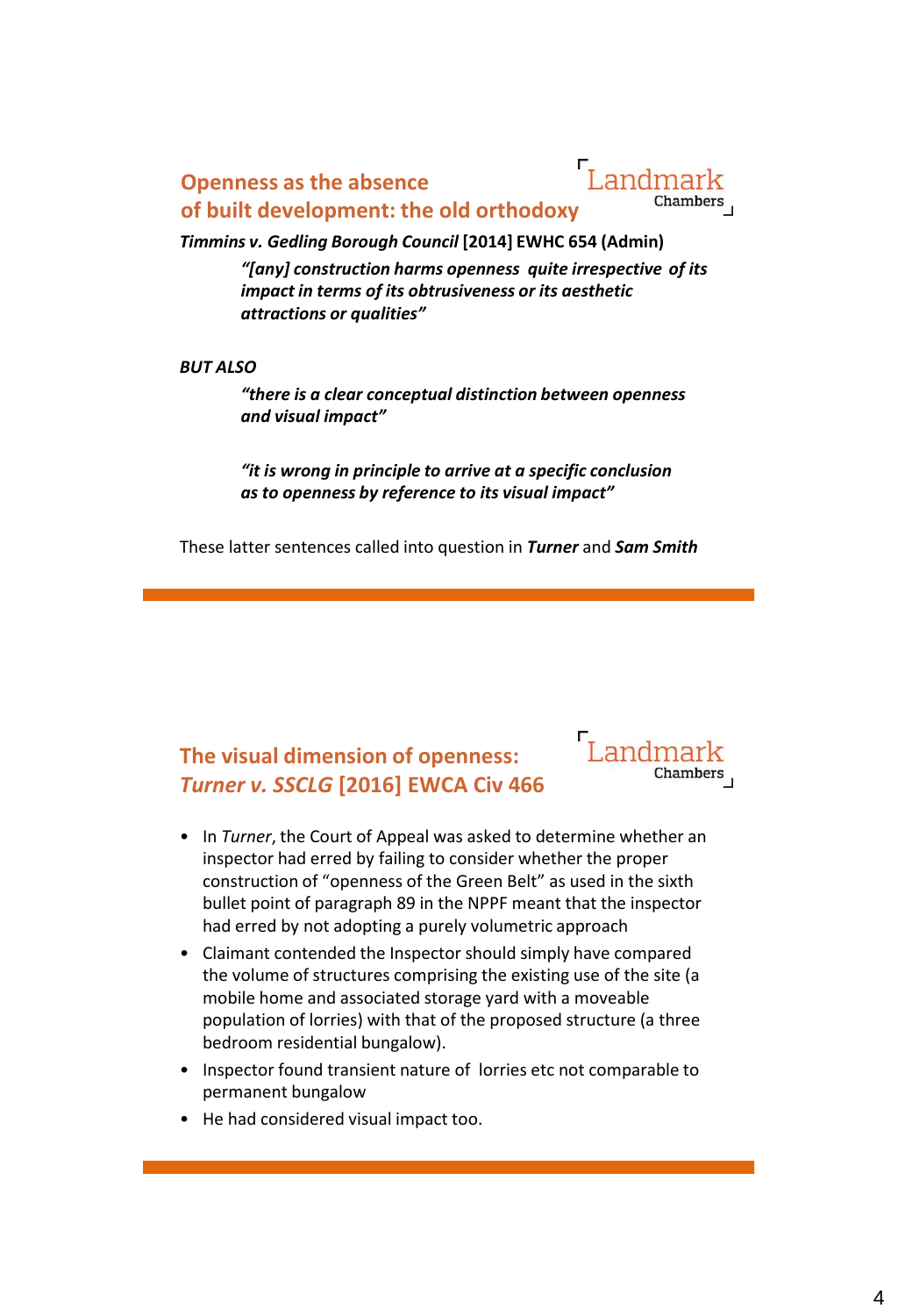# **The visual dimension of openness:** *Turner v. SSCLG* **(2)**



- In concluding that he had not, Sales LJ interpreted the concept of openness as one which was "*not narrowly limited to* [a] *volumetric approach*" but "*is open-textured and a number of factors are capable of being relevant when it comes to applying it to the particular facts of a specific case*" [14].
- As a matter of interpretation, "openness" was capable of having a visual dimension. Accordingly, he concluded at [27] that the inspector's evaluation was a rational and legitimate one for him to make on the facts.
- Suggests that visual impact is a permissible consideration but whether it requires discrete consideration is a matter of planning judgment, on facts of case
- Now need to be read in the light of *Sam Smith*

### *Samuel Smith***: key facts**



- The local planning authority, NYCC, granted planning permission for an extension to the operational face of Jackdaw Crag Quarry, a magnesian limestone quarry.
- The quarry, which extends to about 25 hectares, is in the Green Belt, about 1.5 kilometres to the southwest of Tadcaster.
- Claimant, Samuel Smith, has brewery there.

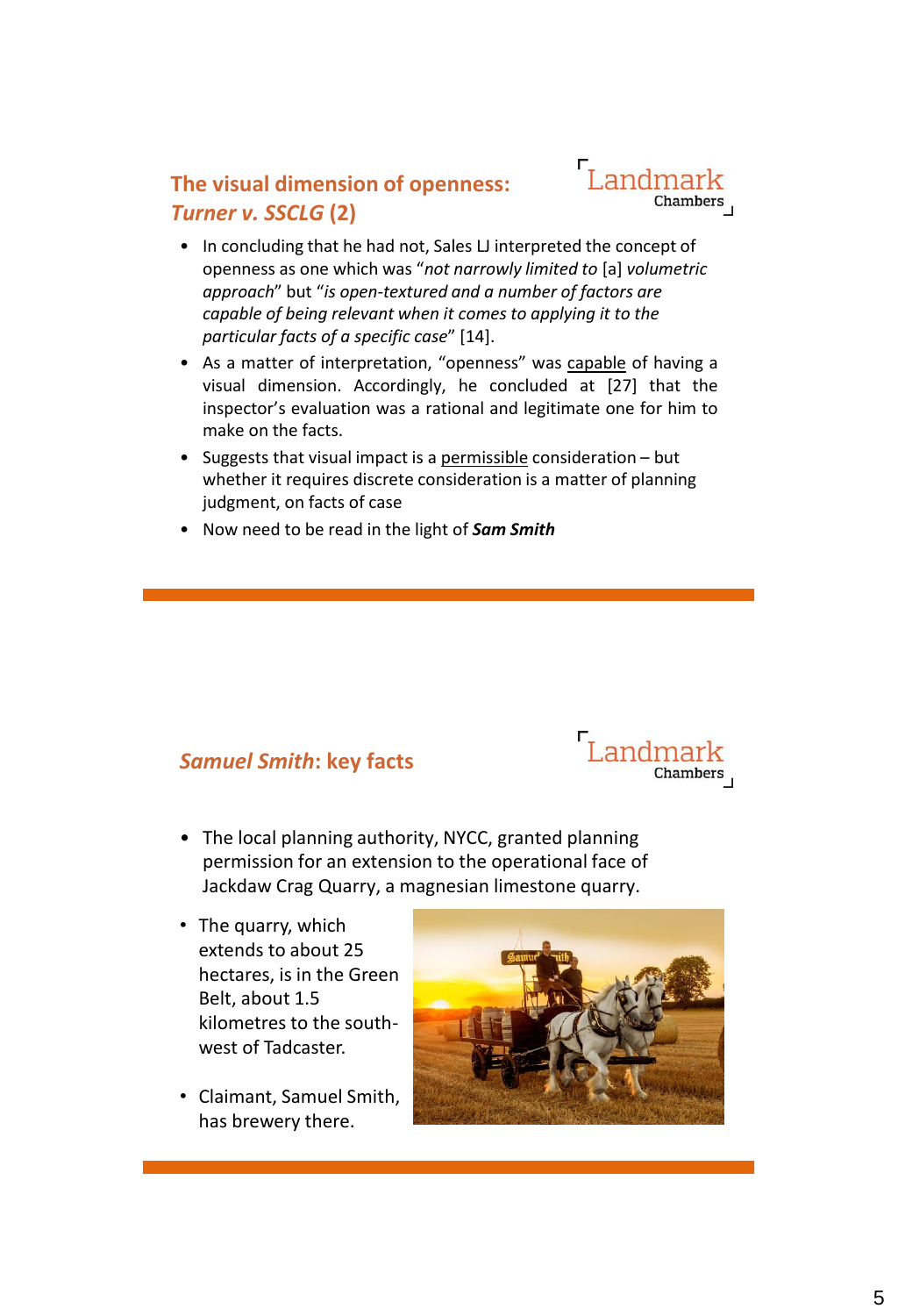### *Samuel Smith***: key facts**



- Planning officer *did* consider visual impact on the landscape in question, but in question in section on landscape – was not in dispute between the parties.
- Proposed restoration measures were considered in the same section and were in fact cross-referred to in the section on Green Belt
- Conclusion was that visual impact was not sufficient to justify refusal of permission. That conclusion on landscape not challenged by the Claimants.
- When considering Green Belt impact, the officer expressed her view that the development did preserve the openness of the Green Belt.
- BUT, did not *expressly* consider the visual dimension of openness when considering harm to the GB. That is to say through the prism of openness of GB rather than landscape considerations.
- Considered it in purely spatial terms.

#### *Samuel Smith:* **The grounds**



- Series of linked grounds but fundamentally the question in the Court of Appeal: did NYCC misapply government policy for "mineral extraction" in the Green Belt?
- Ground 1 most important ground: (1) whether, in assessing the likely effect of the proposed development on the "openness" of the Green Belt, the county council's committee erred in failing to consider its visual impact on the Green Belt
- Also ground 3: whether the officer's report was inconsistent in its conclusions on the likely impact of the development on "openness"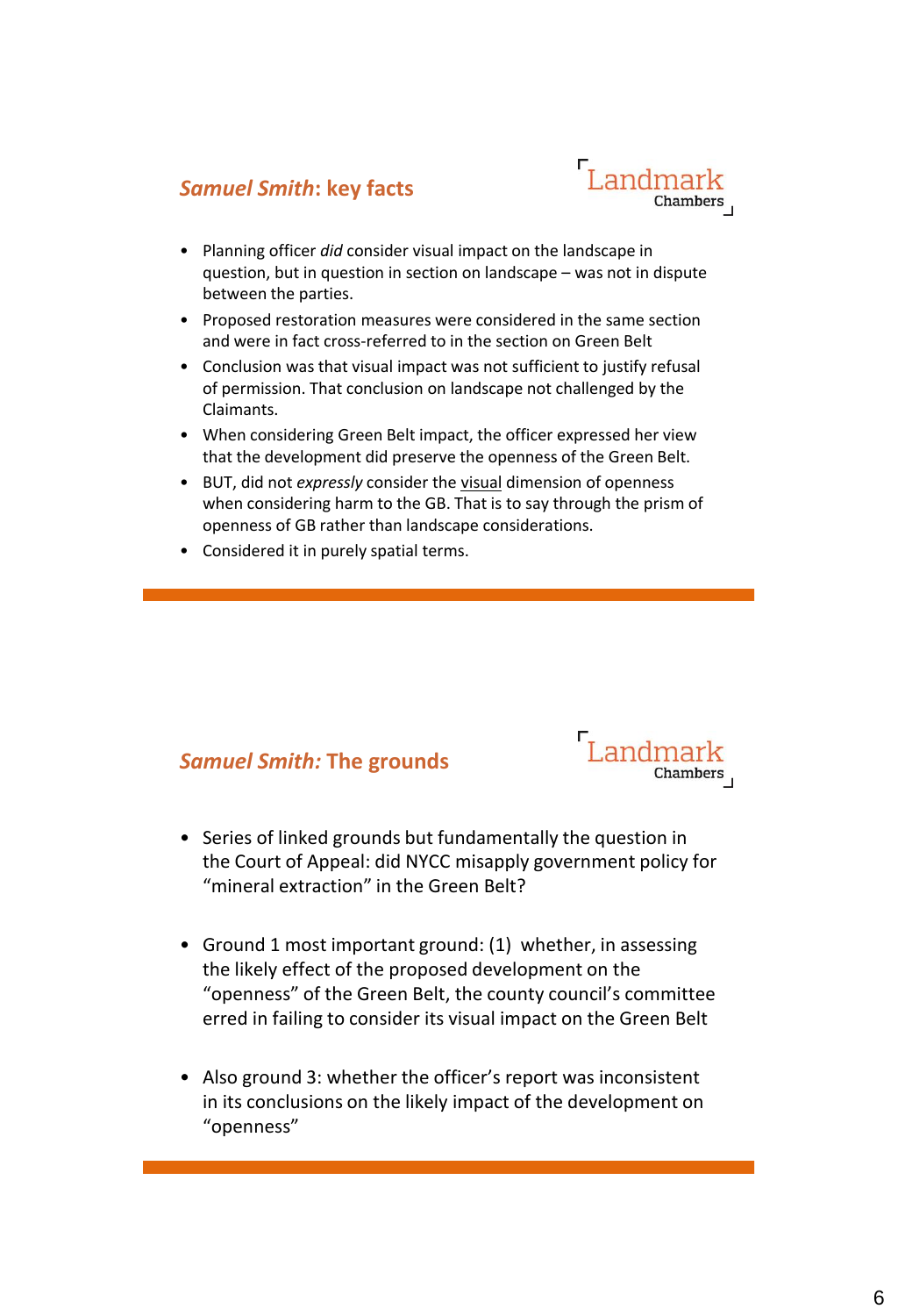

# *Samuel Smith:*

**The visual dimension of openness**

- Lindblom LJ found that OR was a legal error
- The officer should have

**"***considered… the likely visual impact of the development on the openness of the Green Belt***"** 

and asked herself

**"***whether this was a case in which an assessment of visual impact was, or might be, relevant to the question of whether the openness of the Green Belt would be preserved***" ([45]).** 

#### *Samuel Smith***: did Lindblom LJ go further?**



*"Whether, in the individual circumstances of a particular case, there are likely to be visual as well as spatial effects of the openness of the Green Belt, and, if so, whether those effects are likely to be harmful or benign, will be for the decision-maker to judge. But the need for those judgments to be exercised is, in my view, inherent in the policy."* **[38]**

*"In my view, therefore, when the development under consideration is within one of the five categories of paragraph 90 and is likely to have visual effects within the Green Belt, the policy implicitly requires the decision-maker to consider how those visual effects bear on the question of whether the development would "preserve the openness of the Green Belt".* **[40]**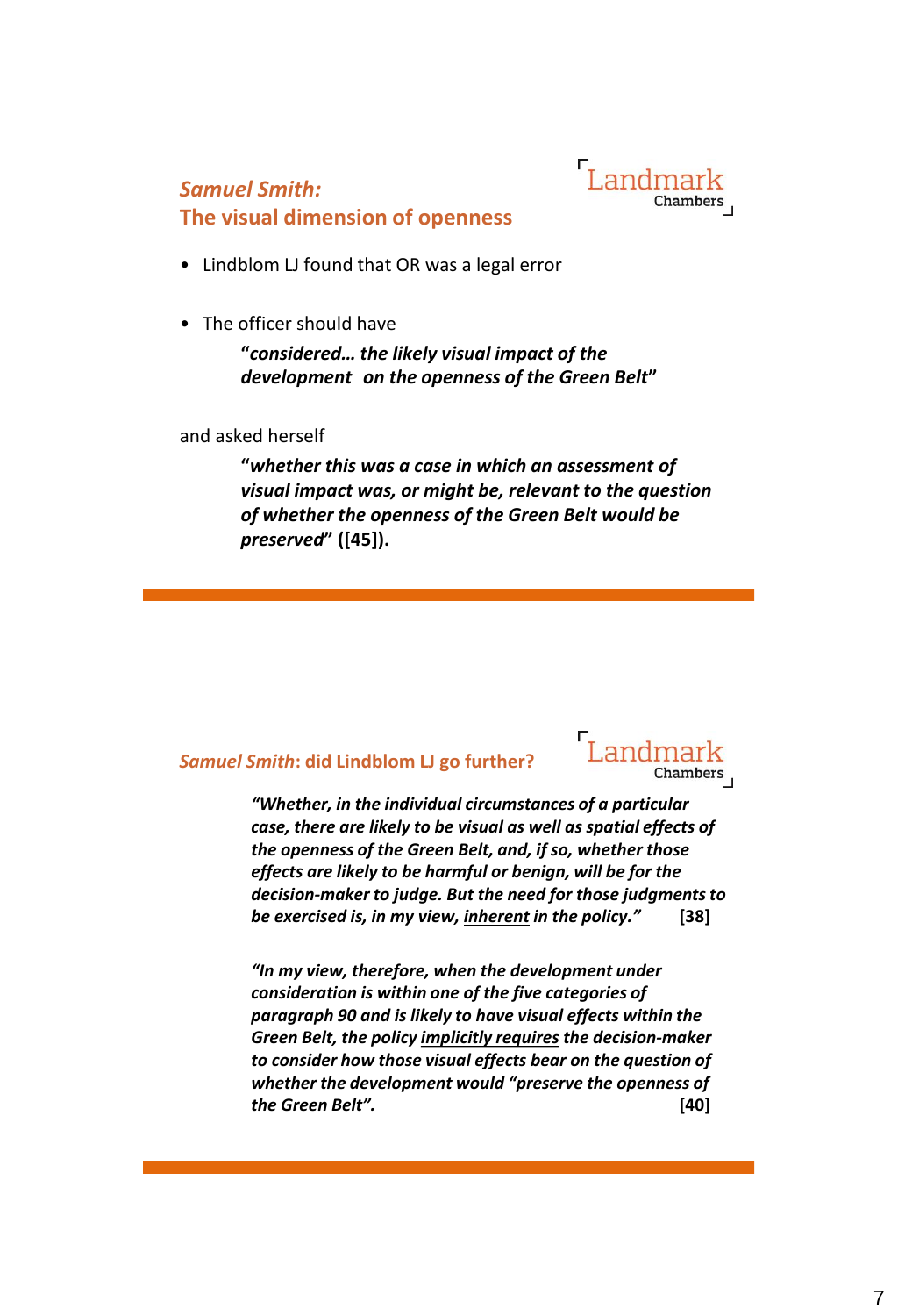## *Samuel Smith:* **Lessons (1)**



- What does this mean for decision-makers?
	- Said this followed from decision in *Turner v SSCLG*
	- But has it raised the Q of visual impact from a factor that is capable of being relevant on its facts to one which must be considered every time?
- Answer: probably, yes.
	- In theory, leaves margin of appreciation to determine whether a development is "likely" to have visual impacts on the openness, and thus whether consideration of harm to visual dimension of openness is required,
	- But safest option, unless development is genuinely underground or visual impacts will clearly not be perceived, consider visual, as distinct from spatial, impact.

## *Samuel Smith:* **Lessons (2)**



What kind of things should be considered?

- Will any long-distance views be affected or cut-off? This is different from landscape considerations – i.e. screening may be good planning in landscape terms but actually harmful in terms of visual dimension of openness of GB.
- Restoration measures if development is temporary to what extent will restoration measures restore current visual aspects of openness of GB
- Visual amenity consider the visual amenity enjoyed by current users of any GB area. Any public rights of way running through the GB in question?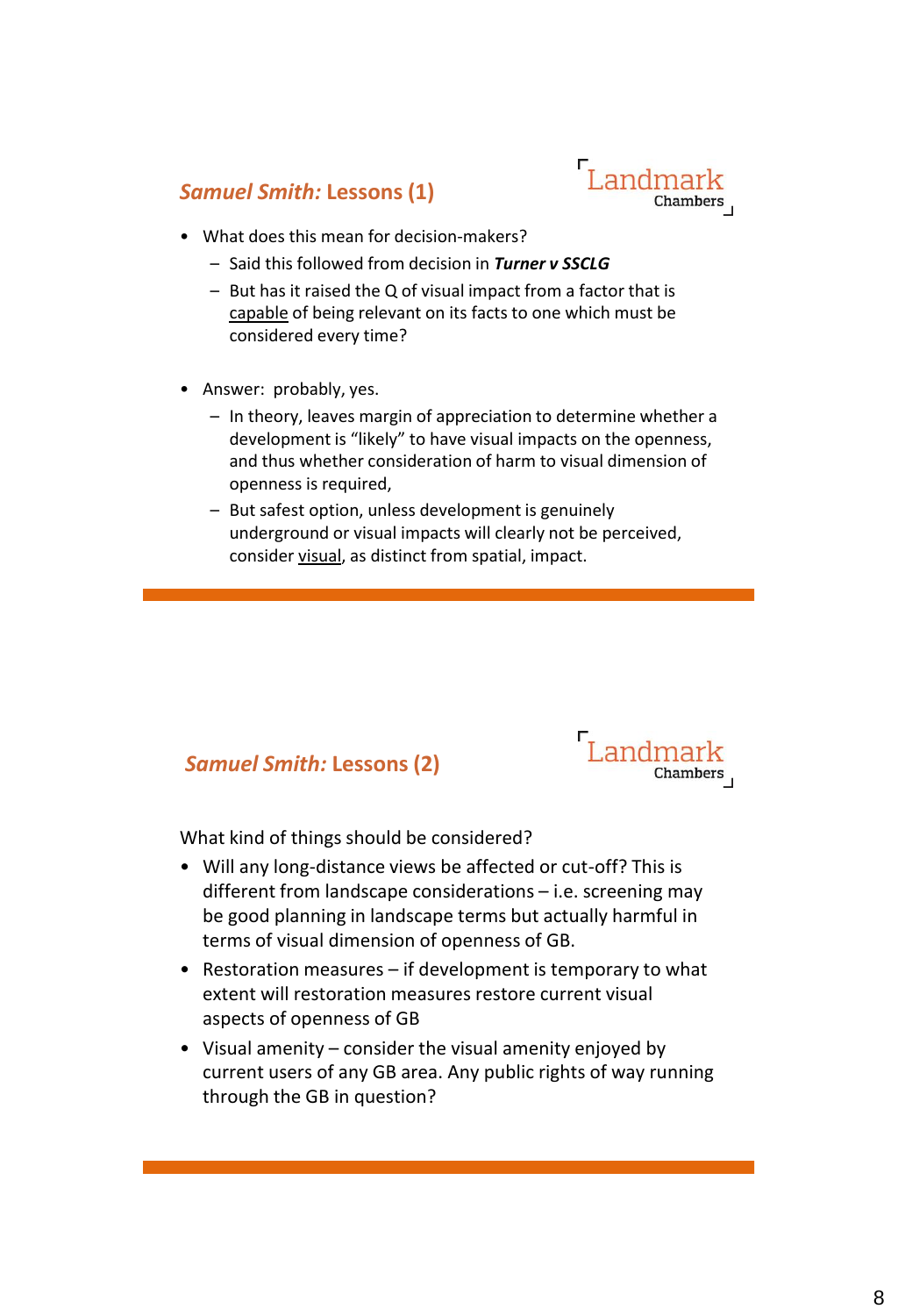## *Samuel Smith:* **Lessons (3)**



- Note that what amounts to visual harm to openness may be different to what amounts to harm to landscape/visual amenity
	- E.g. bunds in *Sam Smith* screen development but block views
- Do not neglect spatial dimension:

"The openness of the Green Belt has a spatial aspect as well as a visual aspect, and the absence of visual intrusion does not mean that there is no impact on the openness of the Green Belt as a result of the location of a new or materially larger building there."

- Sales LJ in *Turner*

### *Samuel Smith:* **Lessons (4)**



- Also useful lesson on the meaning of "preserve" the openness of the GB
- Claimants challenged the officer's conclusion in paragraph 7.122 of her report, that the "proposed development preserves the "openness" of the Green Belt", as being irreconcilable with her conclusion in paragraph 7.126, repeated in paragraph 8.5, that "the proposed development would not *materially* harm the character and openness of the Green Belt". (my emphasis)
- Argued a finding of any harm to "openness" must lead to the conclusion that the proviso in paragraph 90 of the NPPF was not met. (Applying *R (Boot) v Elmbridge BC )*